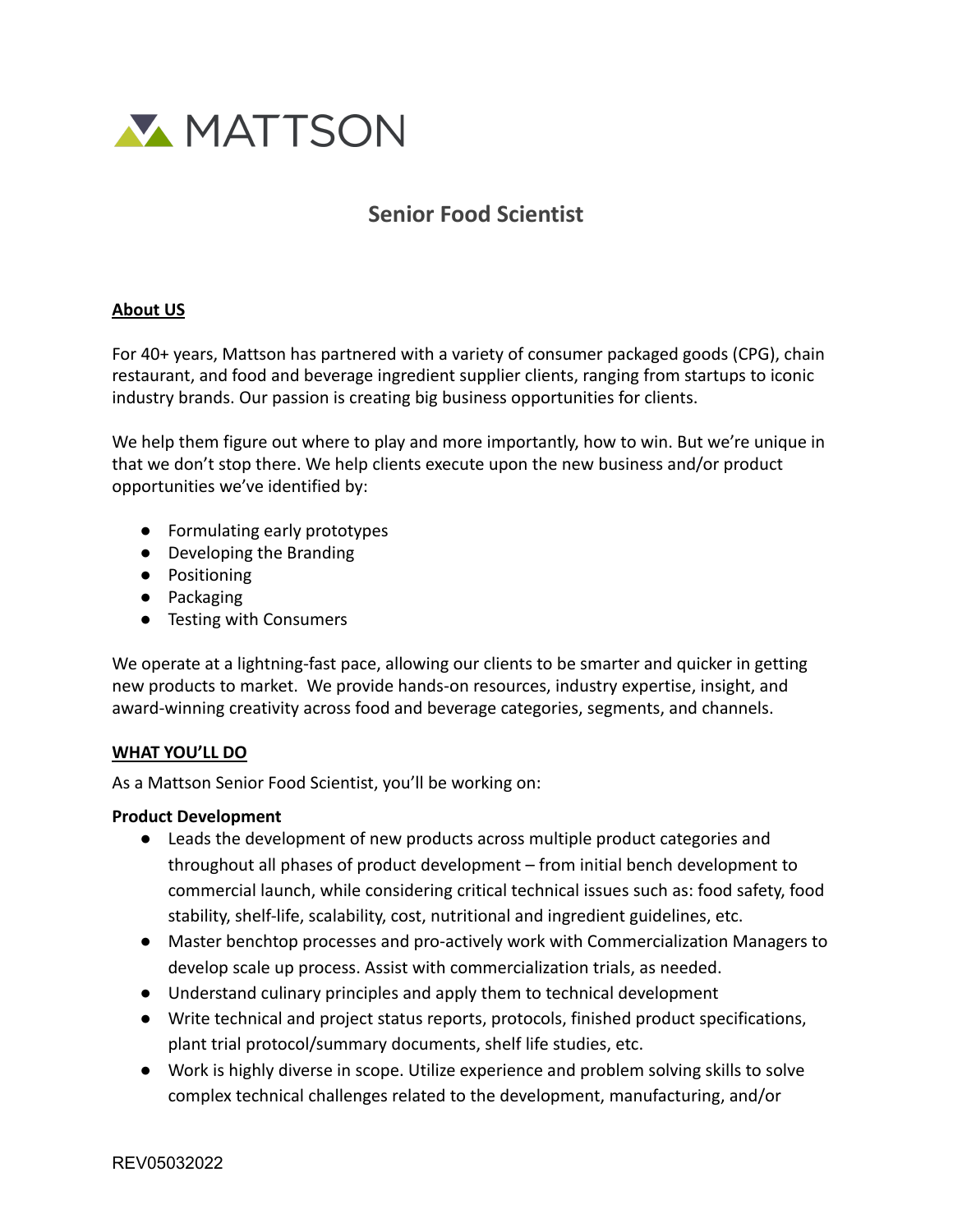improvement of food products and processes and make appropriate technical recommendations

- Understand and conduct basic analytical testing in support of product development
- Work with cross functional teams that include our clients, client managers, food scientists and contract manufacturers
- Prioritize and manage multiple projects with overlapping deadlines
- May provide guidance, coaching and training to other employees within job function

## **About You**

- B.S. or M.S in Food Science or related discipline
- 5+ years of food and/or beverage product development with commercialization experience, ideally with experience in new product development
- Demonstration of leadership ability through organization of small teams or projects
- Ability to communicate effectively with cross functional teams
- Willing to travel domestically and occasionally internationally as required by client and project needs
- Must be a person of high integrity and commitment and possess a strong work ethic
- Ability to lift 30 to 40 lb.

## **Nice to Have**

- Knowledge of Google Sheets, Docs, Slides and ESHA Genesis program
- Committed to personal and professional growth and to the success of our company, clients and fellow employees

## **Bonus Points**

- Culinary degree, food service or restaurant operations experience
- Production experience
- Quality Assurance experience

## **What's in it for You?**

A job at Mattson will immerse you in the world of food. You must be passionate about food and beverage. The more you can articulate your passion, the more interested we will be in interviewing you. At Mattson, food is not just our business; it's our life.

We offer a rich package of benefits, including 401K, health, dental, Health Savings Account, Flexible Spending Account, participation in our ESOP (Employee Stock Ownership Plan), which provides you the opportunity for profit-sharing. Outstanding, delicious breakfast and lunch served fresh every Monday-Friday in our office. Oh and we also like to have fun. It's food, after all!

We're located in the San Francisco Bay Area and our office houses a 20,000 square foot food development lab, brand development studio, consumer research facility, and an on-site pilot manufacturing plant. Come join us and see why we're the greatest thing since sliced bread.